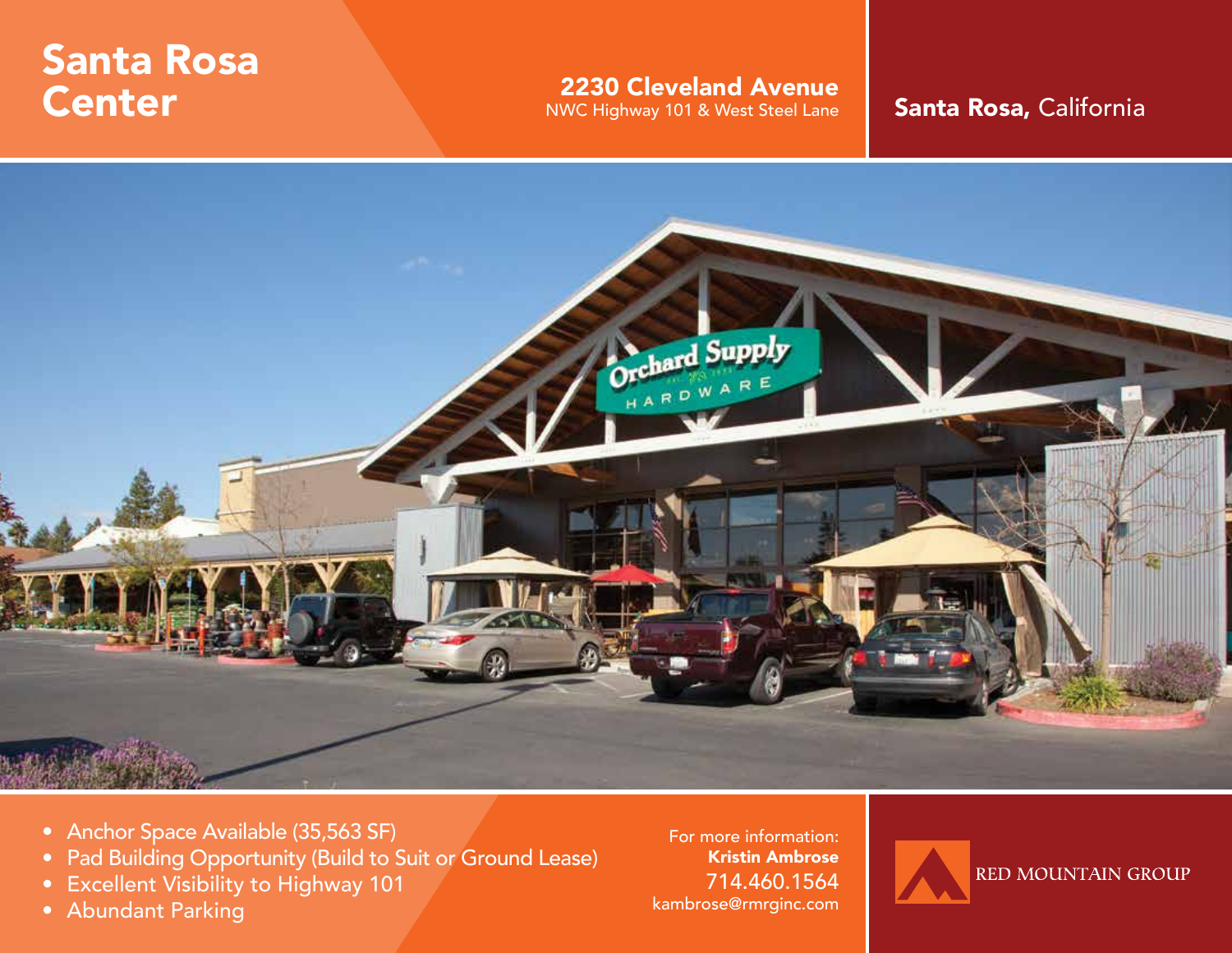## Availability

- Anchor Space Available- 35,563 SF
- Divisible Pad Available-5,000 SF

### Features

- Directly Across the Street from Coddingtown Mall, a 857,000 SF Mall Anchored by Whole Foods, Macy's, JC Penney, Old Navy and Big 5
- Located in the Northern Section of Santa Rosa with Strong Demographics
- Excellent Visibility to Highway 101
- Abundant Parking

#### Major Tenants



**TJ-MOX** 



# Traffic Counts

| Steel Lane at Cleveland Avenue | 58,000 |
|--------------------------------|--------|
| Source: SitesUSA               |        |

| Demographics                              | 1 mile   | 3 mile    | 5 mile    |
|-------------------------------------------|----------|-----------|-----------|
| Estimated Population (2021)               | 21,139   | 125,295   | 206,274   |
| Estimated Average Household Income (2021) | \$78,072 | \$101,687 | \$107,925 |
| Source: Applied Geographic Solutions 2021 |          |           |           |



Santa Rosa Center 2230 Cleveland Avenue Santa Rosa, California

For more information: Kristin Ambrose 714.460.1564 kambrose@rmrginc.com



1234 E. 17th Street Santa Ana, California 92701

www.redmountaingroupinc.com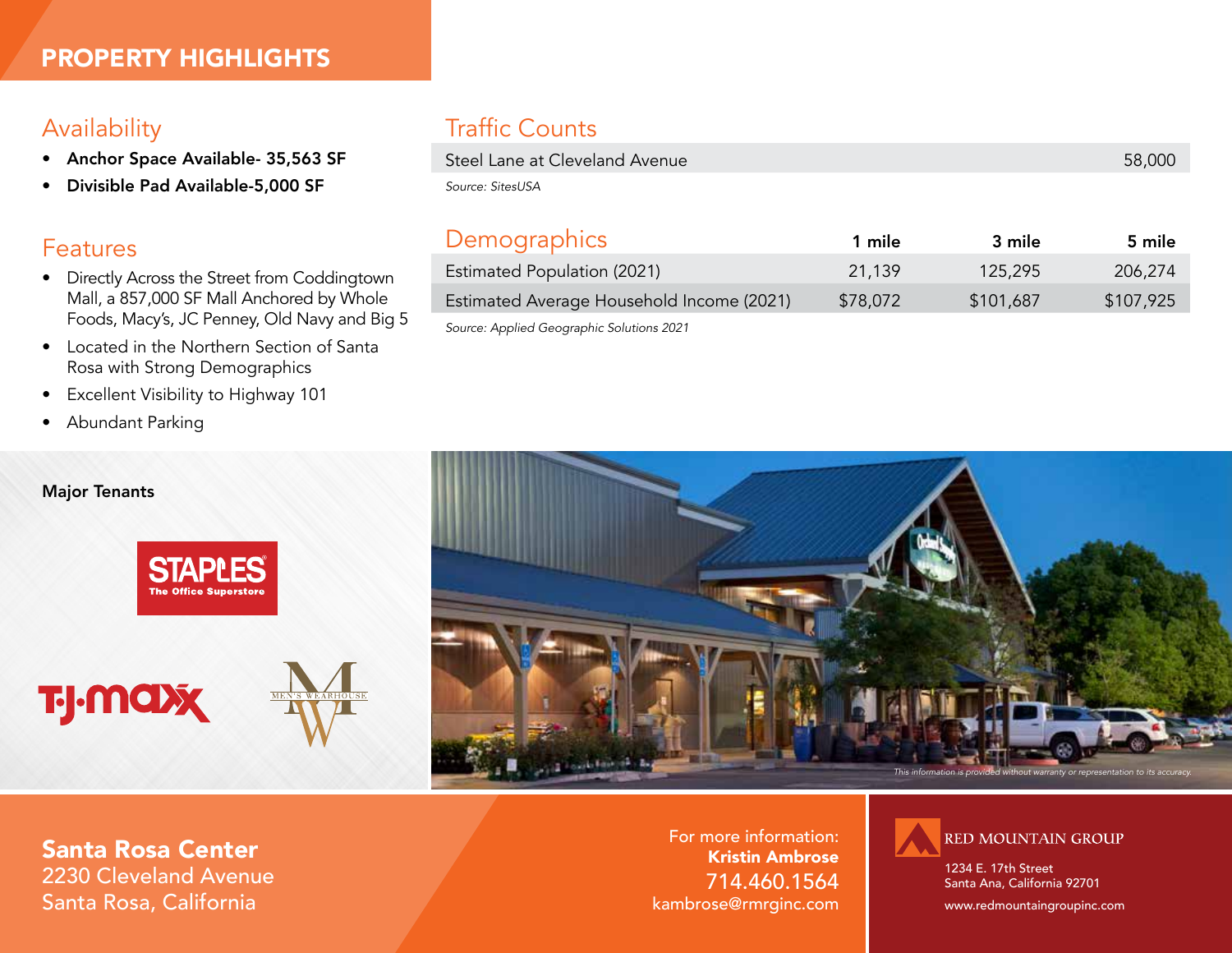## SITE PLAN

= AVAILABLE



*This information is provided without warranty or representation to its accuracy.*

# Santa Rosa Center

2230 Cleveland Avenue Santa Rosa, California

For more information: Kristin Ambrose 714.460.1564 kambrose@rmrginc.com



1234 E. 17th Street Santa Ana, California 92701

www.redmountaingroupinc.com